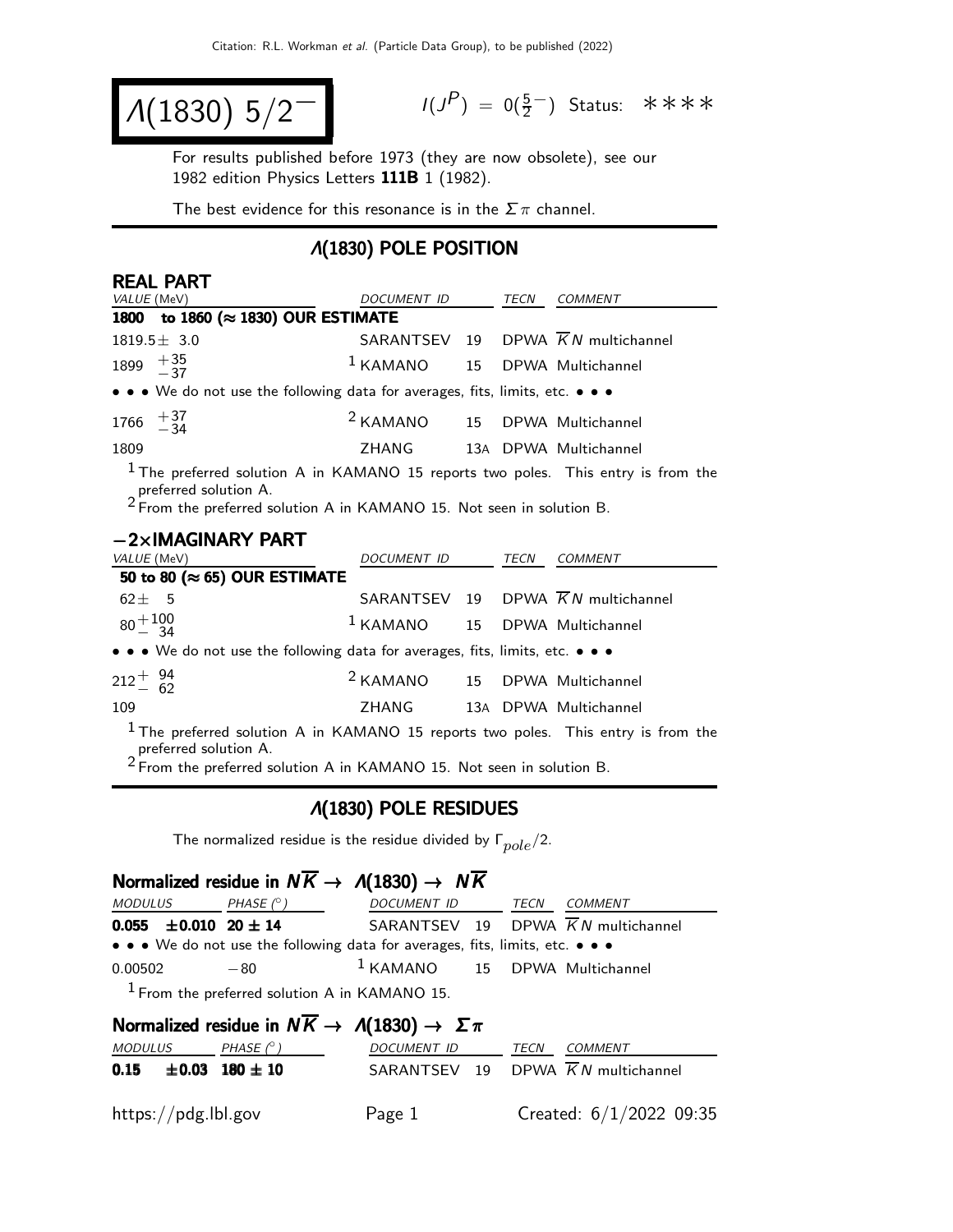• • • We do not use the following data for averages, fits, limits, etc. • • •  $0.00581$  179  $1 KAMANO$  15 DPWA Multichannel  $<sup>1</sup>$  From the preferred solution A in KAMANO 15.</sup> Normalized residue in  $N\overline{K} \rightarrow A(1830) \rightarrow A\eta$ MODULUS PHASE (°) DOCUMENT ID TECN COMMENT • • • We do not use the following data for averages, fits, limits, etc. • • •  $0.00941$   $-65$  1 KAMANO 15 DPWA Multichannel  $1$  From the preferred solution A in KAMANO 15. Normalized residue in  $N\overline{K} \rightarrow A(1830) \rightarrow \Xi K$ MODULUS PHASE (°) \_\_ DOCUMENT ID TECN COMMENT **0.010**  $\pm$ **0.005 65**  $\pm$  **20** SARANTSEV 19 DPWA  $\overline{K}N$  multichannel • • • We do not use the following data for averages, fits, limits, etc. • • • 0.0477 94 <sup>1</sup> KAMANO 15 DPWA Multichannel  $<sup>1</sup>$  From the preferred solution A in KAMANO 15.</sup> Normalized residue in  $N\overline{K} \rightarrow A(1830) \rightarrow \Sigma(1385)\pi$ , D-wave  $MODULUS$  PHASE  $(°)$  DOCUMENT ID TECN COMMENT **0.10**  $\pm$ **0.04 10**  $\pm$  **25** SARANTSEV 19 DPWA  $\overline{K}N$  multichannel • • • We do not use the following data for averages, fits, limits, etc. • • • 0.0237 113 <sup>1</sup> KAMANO 15 DPWA Multichannel  $<sup>1</sup>$  From the preferred solution A in KAMANO 15.</sup> **Normalized residue in**  $N\overline{K} \rightarrow A(1830) \rightarrow \Sigma(1385)\pi$ **, G-wave**<br>MODULUS PHASE (°) DOCUMENT ID TECN COMMI TECN COMMENT **0.03**  $\pm$ **0.02** SARANTSEV 19 DPWA  $\overline{K}N$  multichannel • • • We do not use the following data for averages, fits, limits, etc. • • •  $0.000726$  127  $1 KAMANO$  15 DPWA Multichannel  $1$  From the preferred solution A in KAMANO 15. Normalized residue in  $N\overline{K} \to A(1830) \to N\overline{K}^*(892)$ , S=1/2, D-wave MODULUS PHASE (°) DOCUMENT ID TECN COMMENT • • • We do not use the following data for averages, fits, limits, etc. • • •  $0.0278$   $-177$  1 KAMANO 15 DPWA Multichannel  $<sup>1</sup>$  From the preferred solution A in KAMANO 15.</sup> Normalized residue in  $N\overline{K} \to A(1830) \to N\overline{K}^*(892)$ , S=3/2, D-wave  $MODULUS$  PHASE  $(°)$  DOCUMENT ID TECN COMMENT • • • We do not use the following data for averages, fits, limits, etc. • • • 0.0255 3 1 KAMANO 15 DPWA Multichannel  $<sup>1</sup>$  From the preferred solution A in KAMANO 15.</sup> Normalized residue in  $N\overline{K} \to A(1830) \to N\overline{K}^*(892)$ , S=3/2, G-wave  $MODULUS$  PHASE  $(°)$ ) DOCUMENT ID TECN COMMENT • • • We do not use the following data for averages, fits, limits, etc. • • •  $0.00773$   $-17$  1 KAMANO 15 DPWA Multichannel  $<sup>1</sup>$  From the preferred solution A in KAMANO 15.</sup>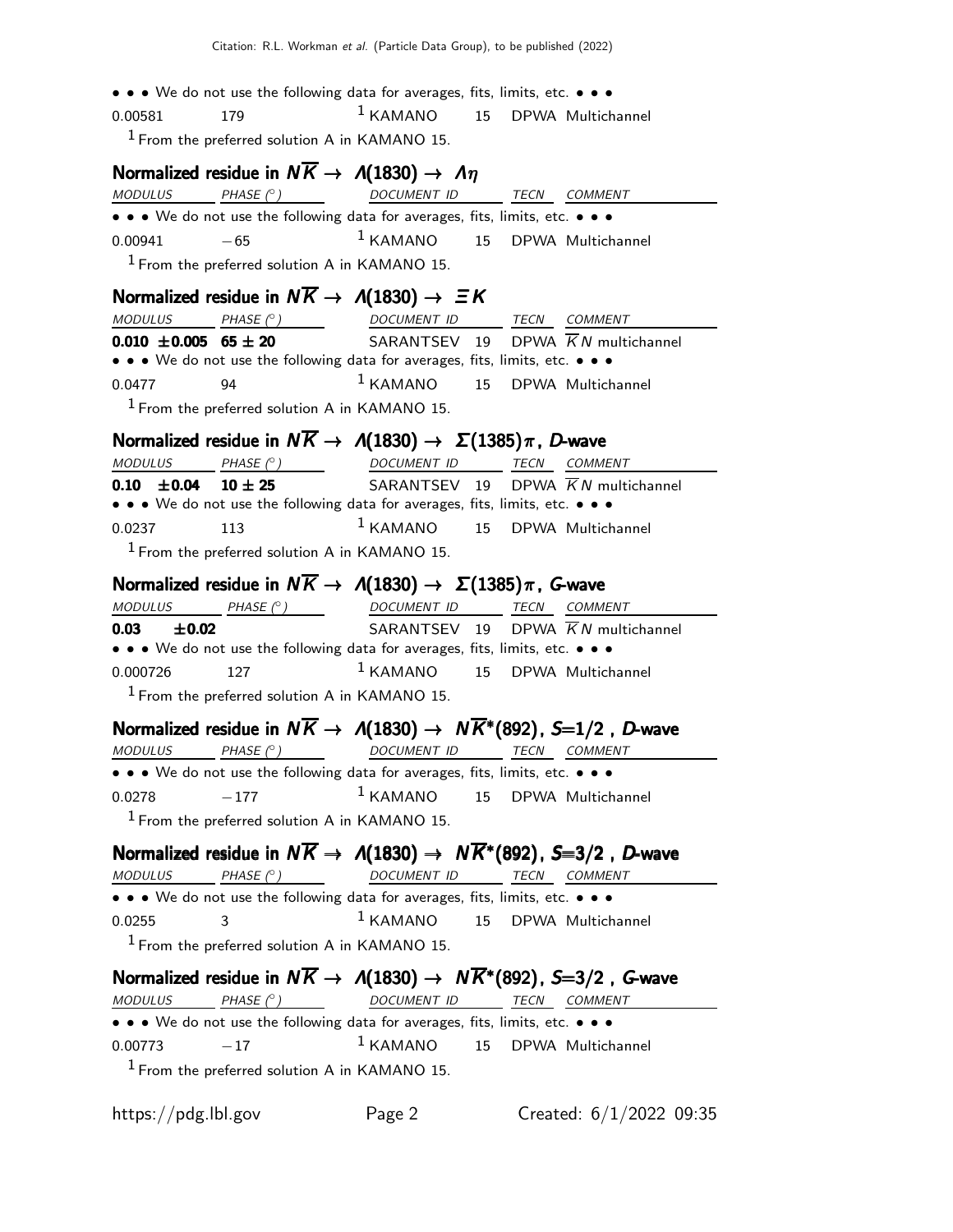|                 |                  | Normalized residue in $N\overline{K} \to A(1830) \to \Lambda \omega$ , S=1/2, D-wave |      |         |
|-----------------|------------------|--------------------------------------------------------------------------------------|------|---------|
| MODULUS         | PHASE $(^\circ)$ | DOCUMENT ID                                                                          | TECN | COMMENT |
| $0.04 \pm 0.03$ |                  | SARANTSEV 19 DPWA $\overline{K}N$ multichannel                                       |      |         |
|                 |                  | Normalized residue in $N\overline{K} \to A(1830) \to \Lambda \omega$ , S=3/2, D-wave |      |         |
| MODULUS         |                  |                                                                                      |      |         |
|                 | PHASE $(^\circ)$ | DOCUMENT ID                                                                          | TECN | COMMENT |

## Λ(1830) MASS

| <i>VALUE</i> (MeV)                                                                 | DOCUMENT ID                                              |  | TECN<br>COMMENT                                   |  |  |
|------------------------------------------------------------------------------------|----------------------------------------------------------|--|---------------------------------------------------|--|--|
| 1820 to 1830 (≈ 1825) OUR ESTIMATE                                                 |                                                          |  |                                                   |  |  |
| $1821 \pm 3$                                                                       |                                                          |  | SARANTSEV 19 DPWA $\overline{K}N$ multichannel    |  |  |
| $1820 \pm 4$                                                                       | ZHANG                                                    |  | 13A DPWA Multichannel                             |  |  |
| $1831 \pm 10$                                                                      | GOPAL                                                    |  | 80 DPWA $\overline{K}N \rightarrow \overline{K}N$ |  |  |
| $1825 + 10$                                                                        |                                                          |  | GOPAL 77 DPWA $\overline{K}N$ multichannel        |  |  |
| $1825 \pm 1$                                                                       | KANE                                                     |  | 74 DPWA $K^- p \rightarrow \Sigma \pi$            |  |  |
| • • • We do not use the following data for averages, fits, limits, etc. • • •      |                                                          |  |                                                   |  |  |
| 1817 or 1818                                                                       | <sup>1</sup> MARTIN 77 DPWA $\overline{K}N$ multichannel |  |                                                   |  |  |
| $1$ The two MARTIN 77 values are from a T-matrix pole and from a Breit-Wigner fit. |                                                          |  |                                                   |  |  |

# Λ(1830) WIDTH

| VALUE (MeV)                                                                        | DOCUMENT ID |  | TECN | COMMENT                                                  |  |
|------------------------------------------------------------------------------------|-------------|--|------|----------------------------------------------------------|--|
| 60 to 120 ( $\approx$ 90) OUR ESTIMATE                                             |             |  |      |                                                          |  |
| 64 $\pm$ 7                                                                         |             |  |      | SARANTSEV 19 DPWA $\overline{K}N$ multichannel           |  |
| $114 \pm 10$                                                                       | ZHANG       |  |      | 13A DPWA Multichannel                                    |  |
| $100 \pm 10$                                                                       | GOPAL       |  |      | 80 DPWA $\overline{K}N \rightarrow \overline{K}N$        |  |
| $94\pm10$                                                                          |             |  |      | GOPAL 77 DPWA $\overline{K}N$ multichannel               |  |
| $119 \pm 3$                                                                        | KANE        |  |      | 74 DPWA $K^- p \rightarrow \Sigma \pi$                   |  |
| • • • We do not use the following data for averages, fits, limits, etc. • • •      |             |  |      |                                                          |  |
| 56 or 56                                                                           |             |  |      | <sup>1</sup> MARTIN 77 DPWA $\overline{K}N$ multichannel |  |
| $1$ The two MARTIN 77 values are from a T-matrix pole and from a Breit-Wigner fit. |             |  |      |                                                          |  |

# Λ(1830) DECAY MODES

|                       | Mode                                   | Fraction $(\Gamma_i/\Gamma)$ | Scale factor |
|-----------------------|----------------------------------------|------------------------------|--------------|
| $\Gamma_1$            | $N\overline{K}$                        | $0.04$ to $0.08$             |              |
| $\Gamma_2$            | $\Sigma \pi$                           | $35 - 75 \%$                 |              |
| $\Gamma_3$            | $\Xi K$                                |                              |              |
| $\Gamma_4$            | $\Sigma(1385)\pi$                      | $>15\%$                      |              |
| $\Gamma_5$            | $\Sigma(1385)\pi$ , D-wave             | $\pm 15) \%$<br>(40          | 3.2          |
| $\Gamma_6$            | $\Sigma(1385)\pi$ , $\,$ G-wave        |                              |              |
| $\Gamma_7$            | $\Lambda$ <sup><math>\eta</math></sup> |                              |              |
| $\Gamma_8$            | $N\overline{K}$ *(892), S=1/2, D-wave  |                              |              |
| $\Gamma$ <sub>9</sub> | $N\overline{K}^*(892)$ , S=3/2, D-wave |                              |              |
| $\Gamma_{10}$         | $N\overline{K}$ *(892), S=3/2, G-wave  |                              |              |
|                       |                                        |                              |              |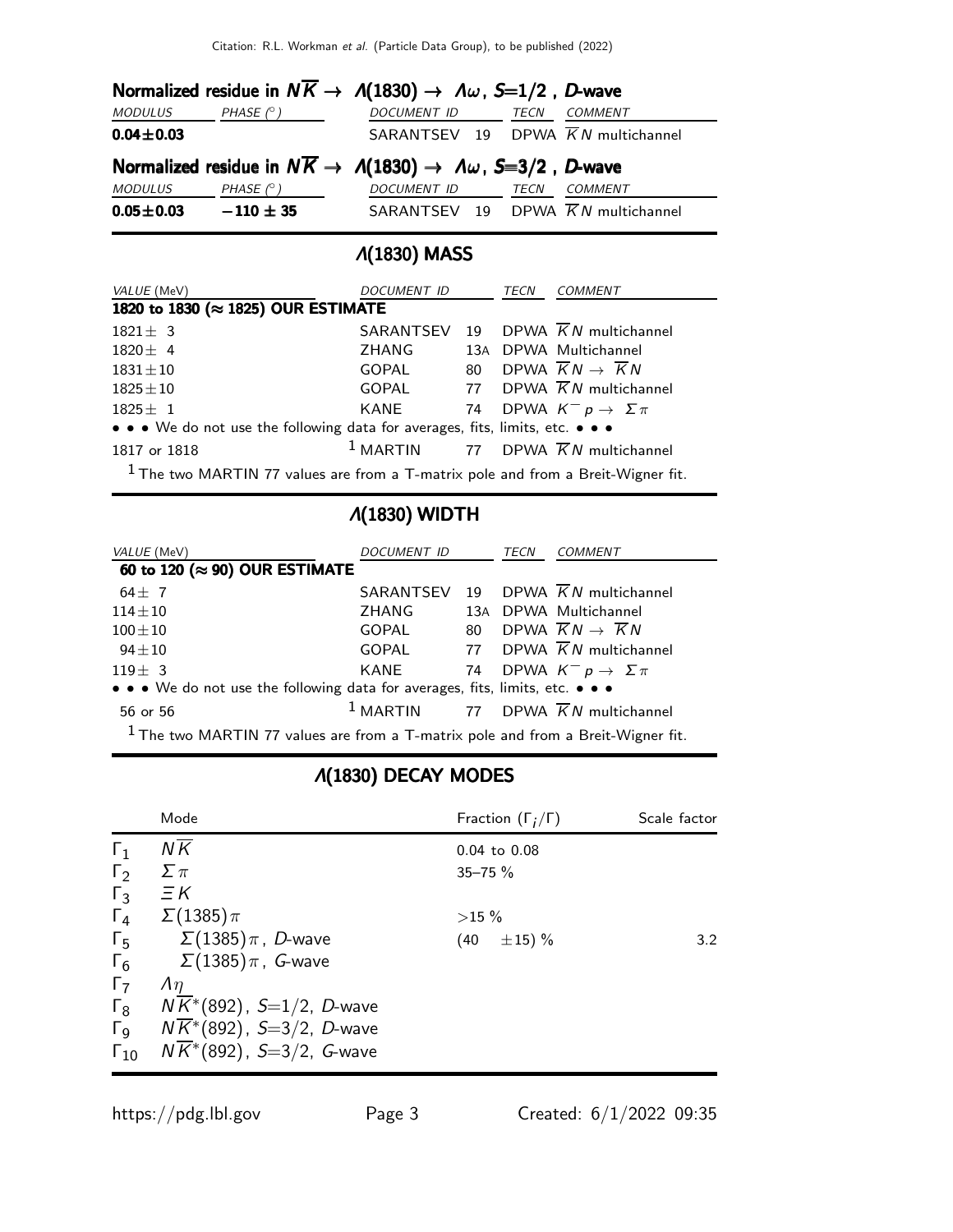### Λ(1830) BRANCHING RATIOS

See "Sign conventions for resonance couplings" in the Note on  $\Lambda$  and  $\Sigma$ Resonances.

| $\Gamma(N\overline{K})/\Gamma_{\rm total}$                                    |                    |    |      |                                                          |  |
|-------------------------------------------------------------------------------|--------------------|----|------|----------------------------------------------------------|--|
| VALUE                                                                         | <b>DOCUMENT ID</b> |    | TECN | COMMENT                                                  |  |
| 0.04 to 0.08 OUR ESTIMATE                                                     |                    |    |      |                                                          |  |
| $0.055 \pm 0.010$                                                             | SARANTSEV          |    |      | 19 DPWA $\overline{K}N$ multichannel                     |  |
| $0.041 \pm 0.005$                                                             | ZHANG              |    |      | 13A DPWA Multichannel                                    |  |
| $0.08 \pm 0.03$                                                               | GOPAL              |    |      | 80 DPWA $\overline{K}N \rightarrow \overline{K}N$        |  |
| $0.02 \pm 0.02$                                                               | ALSTON-            |    |      | 78 DPWA $\overline{K}N \rightarrow \overline{K}N$        |  |
| • • • We do not use the following data for averages, fits, limits, etc. • • • |                    |    |      |                                                          |  |
| 0.006                                                                         | $1$ KAMANO         |    |      | 15 DPWA Multichannel                                     |  |
| $0.04 \pm 0.03$                                                               | GOPAL              | 77 |      | DPWA See GOPAL 80                                        |  |
| $0.04$ or $0.04$                                                              |                    |    |      | <sup>2</sup> MARTIN 77 DPWA $\overline{K}N$ multichannel |  |
|                                                                               |                    |    |      |                                                          |  |

1 From the preferred solution A in KAMANO 15.

<sup>2</sup> The two MARTIN 77 values are from a T-matrix pole and from a Breit-Wigner fit.

| $\Gamma(\Sigma \pi)/\Gamma_{\rm total}$                                                                               |                                   |      | $\Gamma_2/\Gamma$                              |  |
|-----------------------------------------------------------------------------------------------------------------------|-----------------------------------|------|------------------------------------------------|--|
| <i>VALUE</i>                                                                                                          | DOCUMENT ID                       | TECN | <i>COMMENT</i>                                 |  |
| $0.42 \pm 0.08$                                                                                                       |                                   |      | SARANTSEV 19 DPWA $\overline{K}N$ multichannel |  |
| $\bullet \bullet \bullet$ We do not use the following data for averages, fits, limits, etc. $\bullet \bullet \bullet$ |                                   |      |                                                |  |
| 0.017                                                                                                                 | $1$ KAMANO $15$ DPWA Multichannel |      |                                                |  |
| $1$ From the preferred solution A in KAMANO 15.                                                                       |                                   |      |                                                |  |

1 From the preferred solution A in KAMANO 15.

| $\Gamma(\equiv K)/\Gamma_{\rm total}$                                         |                                   |      |                | $\Gamma_3/\Gamma$ |
|-------------------------------------------------------------------------------|-----------------------------------|------|----------------|-------------------|
| <i>VALUE</i>                                                                  | DOCUMENT ID                       | TECN | <i>COMMENT</i> |                   |
| • • • We do not use the following data for averages, fits, limits, etc. • • • |                                   |      |                |                   |
| 0.562                                                                         | $1$ KAMANO $15$ DPWA Multichannel |      |                |                   |
| $1$ From the preferred solution A in KAMANO 15.                               |                                   |      |                |                   |

## $\Gamma(\Sigma(1385)\pi$  , D-wave) / Γ<sub>total</sub> Γ<sub>5</sub>/Γ

| <i>VALUE</i>                                                                  | DOCUMENT ID TECN COMMENT          |  |                                                |  |
|-------------------------------------------------------------------------------|-----------------------------------|--|------------------------------------------------|--|
| $0.40 \pm 0.15$ OUR AVERAGE Error includes scale factor of 3.2.               |                                   |  |                                                |  |
| $0.20 \pm 0.08$                                                               |                                   |  | SARANTSEV 19 DPWA $\overline{K}N$ multichannel |  |
| $0.52 \pm 0.06$                                                               | ZHANG 13A DPWA Multichannel       |  |                                                |  |
| • • • We do not use the following data for averages, fits, limits, etc. • • • |                                   |  |                                                |  |
| 0.134                                                                         | $1$ KAMANO $15$ DPWA Multichannel |  |                                                |  |
| $1 -$<br>$\blacksquare$                                                       |                                   |  |                                                |  |

 $<sup>1</sup>$  From the preferred solution A in KAMANO 15.</sup>

| $\Gamma(\Sigma(1385)\pi, G$ -wave)/ $\Gamma_{\text{total}}$                   |                    |    |      |                                   | $\Gamma_6/\Gamma$ |
|-------------------------------------------------------------------------------|--------------------|----|------|-----------------------------------|-------------------|
| VALUE                                                                         | <b>DOCUMENT ID</b> |    | TECN | COMMENT                           |                   |
| $0.020 \pm 0.015$                                                             | SARANTSEV          | 19 |      | DPWA $\overline{K}N$ multichannel |                   |
| $\Gamma(\Lambda \eta)/\Gamma_{\rm total}$                                     |                    |    |      |                                   | $\Gamma_7/\Gamma$ |
| VALUE                                                                         | DOCUMENT ID        |    | TECN | COMMENT                           |                   |
| • • • We do not use the following data for averages, fits, limits, etc. • • • |                    |    |      |                                   |                   |
| 0.024                                                                         | $1$ KAMANO         |    |      | 15 DPWA Multichannel              |                   |
| $1$ From the preferred solution A in KAMANO 15.                               |                    |    |      |                                   |                   |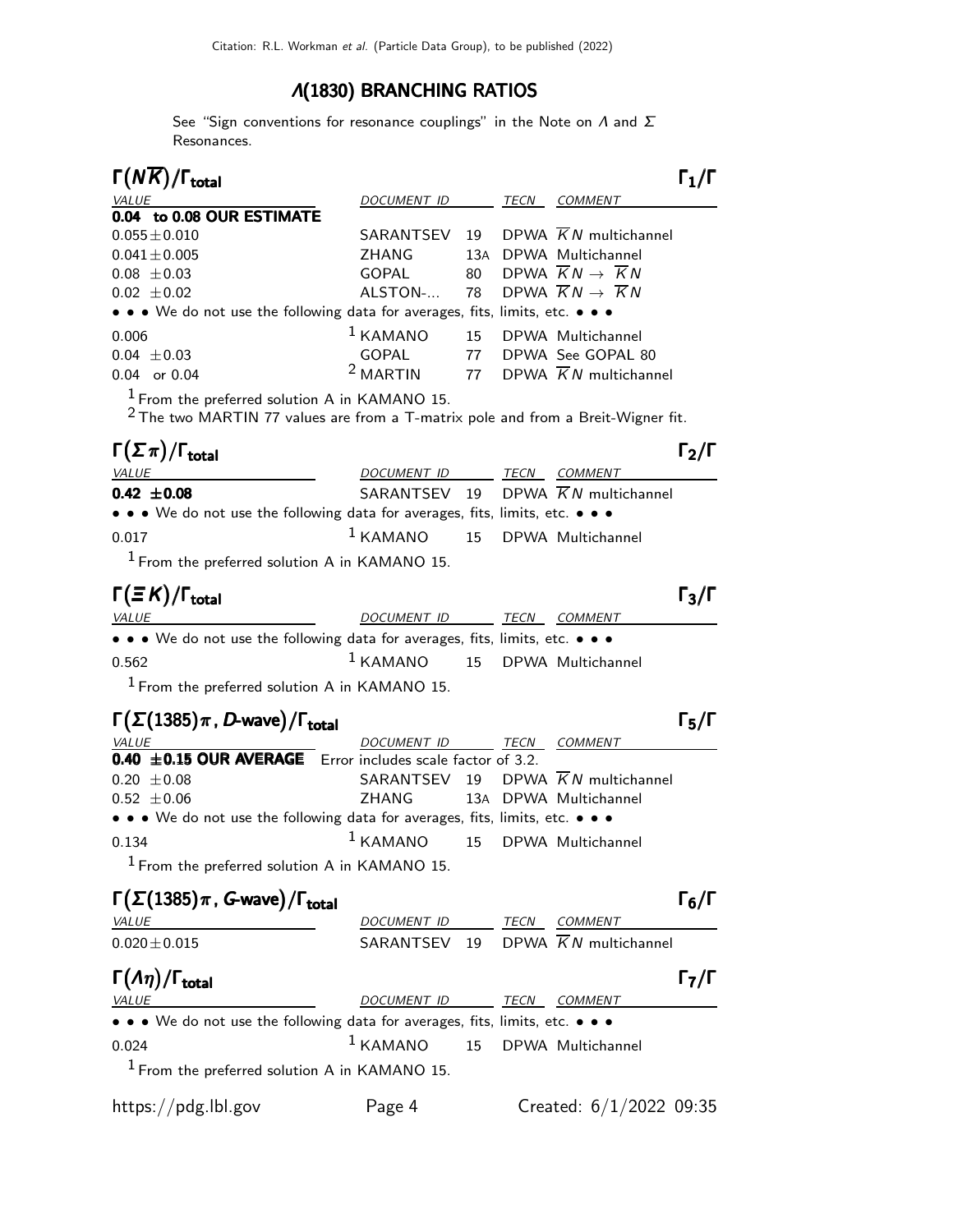| <i>VALUE</i>                                                      | $\Gamma(N\overline{K}^*(892), S=1/2, D$ -wave)/ $\Gamma_{\rm total}$<br>DOCUMENT ID TECN COMMENT                                                                 | $18/\Gamma$                                  |
|-------------------------------------------------------------------|------------------------------------------------------------------------------------------------------------------------------------------------------------------|----------------------------------------------|
|                                                                   | • • • We do not use the following data for averages, fits, limits, etc. • • •                                                                                    |                                              |
| 0.134                                                             | <sup>1</sup> KAMANO 15 DPWA Multichannel                                                                                                                         |                                              |
|                                                                   | <sup>1</sup> From the preferred solution A in KAMANO 15.                                                                                                         |                                              |
|                                                                   | $\Gamma(N\overline{K}^*(892), S=3/2, D$ -wave)/ $\Gamma_{\text{total}}$                                                                                          | Г9/Г                                         |
| <b>VALUE</b>                                                      | DOCUMENT ID TECN COMMENT                                                                                                                                         |                                              |
|                                                                   | • • • We do not use the following data for averages, fits, limits, etc. • • •                                                                                    |                                              |
| 0.115                                                             | $1$ KAMANO<br>15 DPWA Multichannel                                                                                                                               |                                              |
|                                                                   | $1$ From the preferred solution A in KAMANO 15.                                                                                                                  |                                              |
|                                                                   | $\Gamma(N\overline{K}^*(892)$ , S=3/2, G-wave)/ $\Gamma_{\text{total}}$                                                                                          | $\Gamma_{10}/\Gamma$                         |
| <u> 1989 - Johann Barnett, fransk politiker (</u><br><i>VALUE</i> | DOCUMENT ID TECN COMMENT                                                                                                                                         |                                              |
|                                                                   | • • • We do not use the following data for averages, fits, limits, etc. • • •                                                                                    |                                              |
| 0.009                                                             | <sup>1</sup> KAMANO 15 DPWA Multichannel                                                                                                                         |                                              |
|                                                                   |                                                                                                                                                                  |                                              |
|                                                                   | <sup>1</sup> From the preferred solution A in KAMANO 15.                                                                                                         |                                              |
|                                                                   |                                                                                                                                                                  |                                              |
| <b>VALUE</b>                                                      | $(\Gamma_i \Gamma_f)^{\frac{1}{2}} / \Gamma_{\text{total}}$ in $N \overline{K} \rightarrow A(1830) \rightarrow \Sigma \pi$<br>DOCUMENT ID<br><b>TECN COMMENT</b> | $(\Gamma_1 \Gamma_2)^{\frac{1}{2}} / \Gamma$ |
|                                                                   | ZHANG<br>13A DPWA Multichannel                                                                                                                                   |                                              |
| $-0.13 \pm 0.01$<br>$-0.17 \pm 0.03$                              | 77 DPWA $\overline{K}N$ multichannel<br>GOPAL                                                                                                                    |                                              |
| $-0.15 \pm 0.01$                                                  | <b>KANE</b><br>74 DPWA $K^- p \rightarrow \Sigma \pi$                                                                                                            |                                              |
|                                                                   | • • • We do not use the following data for averages, fits, limits, etc. • • •                                                                                    |                                              |

The two MARTIN 77 values are from a T-matrix pole and from a Breit-Wigner fit.

| $(\Gamma_i \Gamma_f)^{\frac{1}{2}} / \Gamma_{total}$ in $N \overline{K} \rightarrow A(1830) \rightarrow \Sigma(1385) \pi$ |                                                                   |  | $(\Gamma_1 \Gamma_4)^{\frac{1}{2}} / \Gamma$ |                |                                              |
|---------------------------------------------------------------------------------------------------------------------------|-------------------------------------------------------------------|--|----------------------------------------------|----------------|----------------------------------------------|
| <b>VALUE</b>                                                                                                              | DOCUMENT ID                                                       |  | TECN                                         | <i>COMMENT</i> |                                              |
| 0.20 to 0.50 OUR ESTIMATE                                                                                                 |                                                                   |  |                                              |                |                                              |
| $+0.141 \pm 0.014$                                                                                                        | <sup>1</sup> CAMERON 78 DPWA $K^- p \rightarrow \Sigma(1385) \pi$ |  |                                              |                |                                              |
| $+0.13 \pm 0.03$                                                                                                          | PREVOST                                                           |  |                                              |                | 74 DPWA $K^- N \rightarrow \Sigma(1385) \pi$ |
|                                                                                                                           |                                                                   |  |                                              |                |                                              |

 $1$  The CAMERON 78 upper limit on G-wave decay is 0.03. The published sign has been changed to be in accord with the baryon-first convention.

| $(\Gamma_i \Gamma_f)^{\frac{1}{2}} / \Gamma_{\text{total}}$ in $N \overline{K} \rightarrow A(1830) \rightarrow A \eta$ | $(\Gamma_1\Gamma_7)^{\frac{1}{2}}/\Gamma$ |         |  |
|------------------------------------------------------------------------------------------------------------------------|-------------------------------------------|---------|--|
| <i>VALUE</i>                                                                                                           | DOCUMENT ID                               | TECN    |  |
| $-0.044 \pm 0.020$                                                                                                     | RADER                                     | 73 MPWA |  |

#### Λ(1830) REFERENCES

| 19  |                   | A.V. Sarantsev et al.        | (BONN, PNPI)       |
|-----|-------------------|------------------------------|--------------------|
| 15  | PR C92 025205     | H. Kamano <i>et al.</i>      | (ANL, OSAK)        |
| 13A |                   | H. Zhang et al.              | (KSU)              |
| 82  | PL 111B 1         | M. Roos et al.               | (HELS, CIT, CERN)  |
| 80  | Toronto Conf. 159 | G.P. Gopal                   | (RHEL) IJP         |
| 78  | PR D18 182        | M. Alston-Garnjost et al.    | $(LBL, MTHO+)$ IJP |
|     | PRL 38 1007       | M. Alston-Garnjost et al.    | $(LBL, MTHO+) IJP$ |
|     |                   | EPJ A55 180<br>PR C88 035205 |                    |